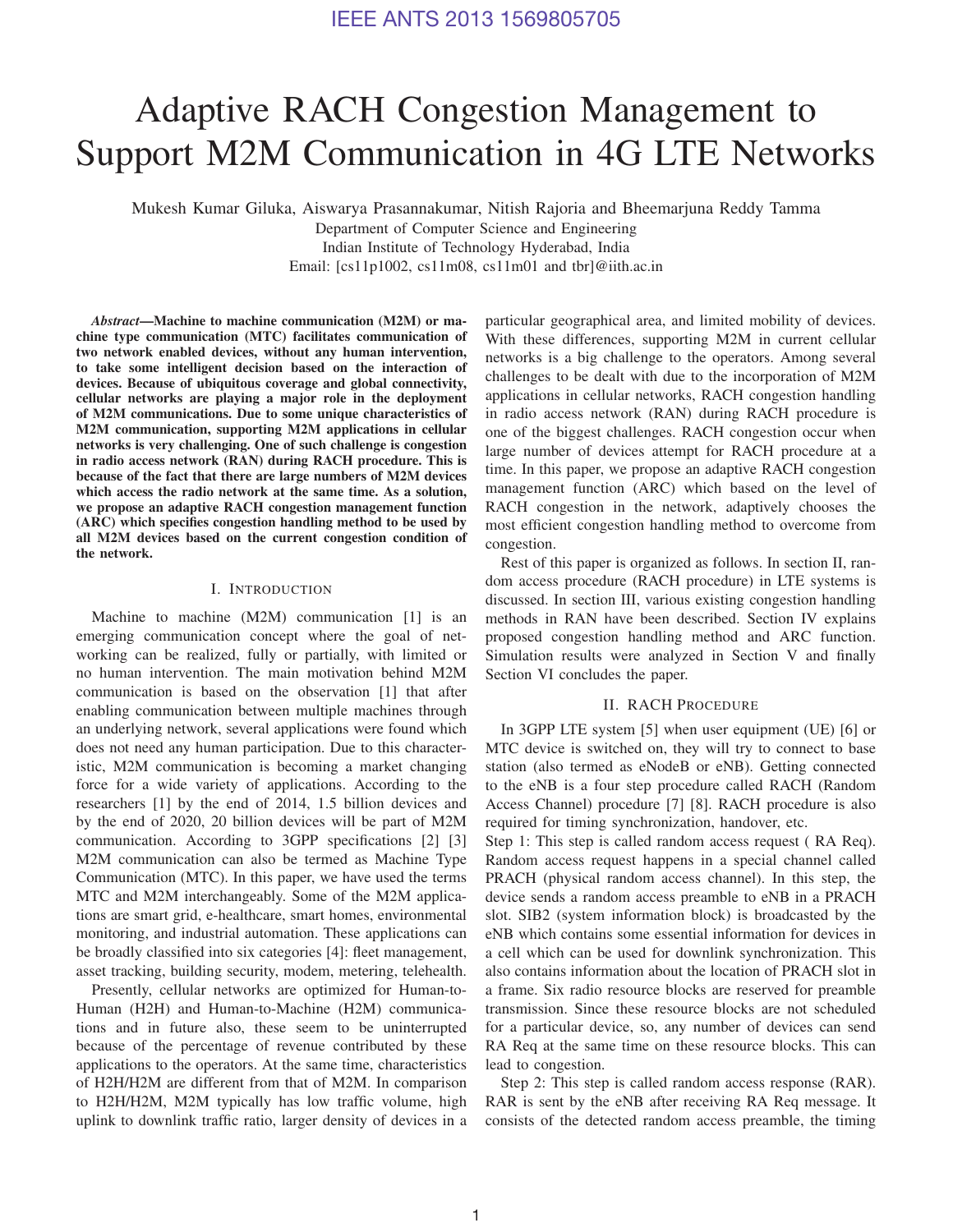advance for the device, TC-RNTI which is the temporary identifier for that device and uplink grant for the device to send the subsequent messages.

Step 3: This step is called terminal identification step. In this step, the device sends a message, as a reply of RAR message, to eNB which consists of C-RNTI of the device if it was previously connected to the eNB. If not, it will contain the core network terminal identifier.

Step 4: This step is called contention resolution step. In this step, the eNB will send contention resolution message to devices in DL-SCH (downlink shared channel). Each device receiving the response will check if it contains its identifier. If a device gets a reply then it sends an acknowledgement, otherwise it will backoff.



Fig. 1: RACH Procedure

# III. RELATED WORK

When a device wants to connect to RAN then it has to perform RACH procedure. If a large number of devices try to access the network at the same time then RACH congestion can occur. This is because there are only 64 preambles in a PRACH slot and if many devices try to access the network they may end up choosing the same preamble as another device and this will lead to collision which can result in failure of that preamble attempt. Such devices will then backoff and try to access the network at a later time. This leads to delays and more congestion at a later stage. Several methods have been proposed to solve the problem of RACH congestion in LTE RAN. These methods can be classified as follows:

*Push based method:* In push based methods [9] [10], the UE or MTC device will initiate the RACH procedure. One of the approaches under this method is p-persistent approach. In this approach, the UE will not send the random access preamble request message immediately but it will send with probability p. By doing this, congestion can be avoided up to some extent. The problem with this method is that even when congestion is not there, M2M device will send preamble with probability  $p$ . This will cause unnecessary delay in case of low congestion. Another approach is called Backoff Indicator Adjustment approach in which the backoff time for MTC devices is kept quite long so that more UE/MTC devices can be served before a particular device start resending the preamble request. This can also cause delay for sending M2M device's data.

*Access barring method:* In these methods [9], some devices are barred from accessing the network if there is possibility of congestion in both RAN and core network. In access class barring (ACB) approach, MTC devices are classified into different access classes. Single or multiple access classes are barred in case of a possibility of congestion. In extended access barring (EAB) approach, a device is given a status called EAB if it can tolerate some delay in accessing the network. In case of congestion, network can restrict devices having EAB status from accessing the network.

*Pull based method:* In pull based methods [9] [10], eNB will initiate the RACH procedure. Contention free approach is one of the pull based methods which is generally used at the time of handover. In this approach, the eNB will assign a contention free preamble to UE. UE will send the RA Req with this congestion free preamble. These methods can only be used in special cases like handover and not during normal RACH procedure.

*Dynamic PRACH slot allocation method:* In this method, UE and MTC devices are not allowed to access the PRACH slot at the same time. In separated PRACH slot allocation approach, PRACH resources are allocated either to UEs or MTC devices. In self-adaptive congestion approach [11], the concept of MTC PRACH is defined. MTC devices can send preamble request only in MTC PRACH. This approach proposes that if a device does successful RACH procedure then probability of success in next RACH procedure will be increased if the previous preamble is used again. If many of UE and MTC devices coming is bursty, this method can cause delay even when load on the network is low.

#### IV. PROPOSED WORK

Various methods were discussed to handle the RACH congestion in previous section. Some methods avoid congestion up to some extent but as soon as number of devices accessing the network increases, their performances degrade. In this paper, we have divided the RACH congestion level into three categories: (i) No congestion scenario or scenario 1, when there is very less congestion or no congestion. (ii) Moderate congestion scenario or scenario 2, when there is a good amount of congestion (iii) Access barring or extreme congestion scenario or scenario 3, when network is unable to handle the congestion and we need to bar devices from accessing the network. In this paper, we have used the term no congestion scenario and scenario 1 interchangeably.

We propose a new randomized access dispersion based congestion handling method which is more suitable than existing congestion handling methods for scenarios 1 and 2. In the proposed method, Numbering Scheme (NS), when a M2M device does successful RACH procedure, the eNB assigns a number between 0 to n. If a device is assigned a number  $k$ then on its next network access, it will send the RA Req on  $k<sup>th</sup>$  PRACH slot from the time of activation of the device.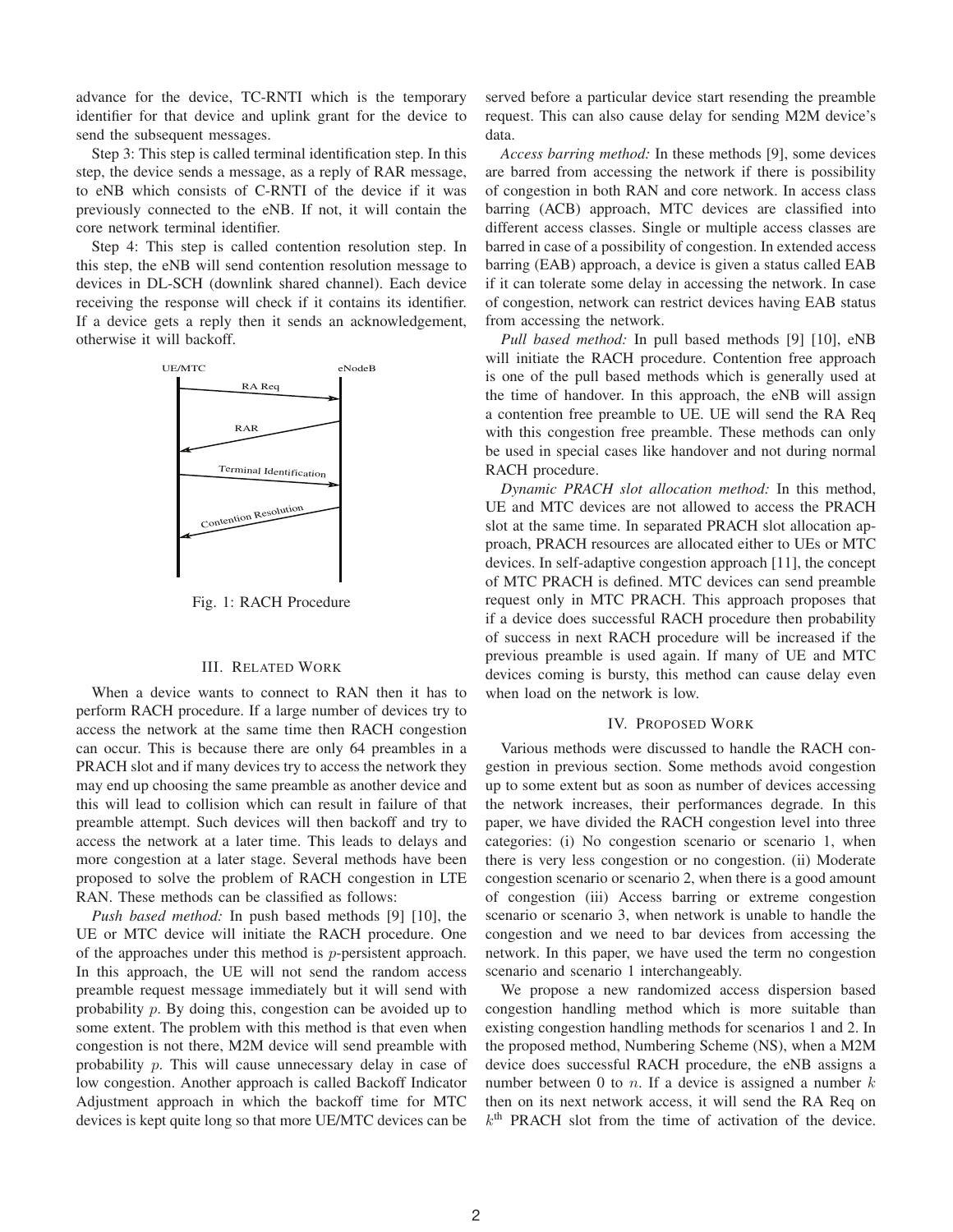In general in M2M communications, devices do not access the network continuously like in the case of periodic weather monitoring and reporting to the remote server. So each time when M2M devices access the network, RACH procedure is needed for uplink synchronization of them with eNB. If the device fails in  $k<sup>th</sup>$  PRACH slot, then it will backoff and will send the RA Req on  $2k^{\text{th}}$  PRACH slot. If the device fails even after, then it will no longer wait for the next  $k<sup>th</sup>$  PRACH slot. It will follow the normal backoff scheme. Here, the value of  $n$  is chosen by eNB in such a way that simultaneous access of a number of devices is spreaded across some PRACH slots to reduce contention. At the same time average access delay should also be controlled.

To find out the suitability of different RACH congestion handling methods for no congestion scenario or moderate congestion scenario over other methods, we propose best congestion handling method selection algorithm (BCHMS). In this algorithm, performance of different RACH congestion handling methods is estimated for a particular condition of congestion in the network and best suitable method is chosen. The method which sustains the network for longer amount of time even if congestion increases, is most suitable for that level of congestion in the network.

After successful preamble transmission, each device informs eNB through terminal identification step that how many times it backed off before getting success. Based on this information, in BCHMS algorithm, the eNB calculates the average backoff (say  $b$ ) per device at a particular time instant. If value of  $b$  is greater than a threshold value  $(\lambda)$ , then there is a possibility of moderate or low congestion depending upon the value of  $\lambda$ . We denote  $\lambda$  as  $\lambda_1$  for the threshold of low congestion or no congestion scenario and as  $\lambda_2$  for threshold of moderate congestion scenario. So when b is greater than  $\lambda$ , one of the congestion handling methods is applied. After applying the method, average success rate will increase and  $b$  will decrease. But, as the number of devices accessing the network increases, average success rate decreases and b increases. Here, we measure the time  $t_1$  elapsed to reach the success rate again same as before applying the method. Similarly, we measure the time ( $t_2$ ) taken to reach the average backoff equal to  $\lambda$ . For example, let 1000 users or devices per second accessing the network and let presently success rate is 500 devices per second and average backoff per device is 50. Now, if one of the congestion handling methods is implemented, then surely success rate will increase and average backoff per device will decrease. Let the new success rate is 700 devices per second and average backoff is 30. But as number of devices accessing the network increases, success rate will start decreasing and average backoff will start increasing. The time elapsed to come down the success rate from 700 to 500 devices per second is termed as  $t_1$  and the time elapsed to reach the average backoff from 30 to 50 is termed as  $t_2$ . After getting  $t_1$  and  $t_2$ , we calculate  $k$  from following equation:

$$
k = t_1 + \alpha t_2
$$

Here  $\alpha$  is a constant whose value lies between 0 and 1. We

have taken  $\alpha$  as 0.7. Here, we run the algorithm for different congestion handling methods. k value gives the suitability of that congestion handling method. The method with maximum  $k$  value is the most suitable congestion handling method for that particular network condition.

| <b>Algorithm 1 BCHMS Algorithm</b> |  |  |  |
|------------------------------------|--|--|--|
|------------------------------------|--|--|--|

**Input:** Congestion handling methods, Start time,  $\lambda$ 

Output:  $t_1$ ,  $t_2$ 

- 1:  $N = 1000$  {Number of devices present in the cell}
- 2: if  $current\_time < start\_time$  then

```
3: wait
```
4: else

- 5: find b {Average backoff calculated by eNB after receiving terminal identification message (MSG3) by all the devices}
- 6: if  $b > \lambda$  then
- 7: find  $S_1$  {Average success rate before applying the algorithm}
- 8: Apply the algorithm
- 9: find  $S_2$  and  $b_2$  after next PRACH slot. { $S_2$  is average success rate after applying the algorithm and  $b_2$  is average backoff calculated by eNB after receiving MSG3 by all the devices}
- 10: start timer  $t_1$  and  $t_2$

| IU. | start timer $v_1$ and $v_2$                                             |
|-----|-------------------------------------------------------------------------|
| 11: | if $S_1 \geq S_2$ or $b_2 > \lambda$ then                               |
| 12: | Return $t_1 = -1$ and $t_2 = -1$                                        |
| 13: | else                                                                    |
| 14: | $N = N + 1000$                                                          |
| 15: | find $S_2$ and $b_2$ after next PRACH slot.                             |
| 16: | <b>if</b> $S_1 \geq S_2$ and timer $t_1$ is not stopped <b>then</b>     |
| 17: | stop the timer $t_1$                                                    |
| 18: | end if                                                                  |
| 19: | <b>if</b> $b_2 \geq \lambda$ and timer $t_2$ is not stopped <b>then</b> |
| 20: | stop the timer $t_2$                                                    |
| 21: | end if                                                                  |
| 22: | <b>if</b> both timer stopped <b>then</b>                                |
| 23: | return $t_1$ and $t_2$                                                  |
| 24: | else                                                                    |
| 25: | go to step 14                                                           |
| 26: | end if                                                                  |
| 27: | end if                                                                  |
| 28: | else                                                                    |
| 29: | $N = N + 1000$                                                          |
| 30: | go to step 5                                                            |
| 31: | end if                                                                  |
|     | $32:$ end if                                                            |
|     |                                                                         |

The ultimate goal of this paper is to propose a function, adaptive RACH congestion management function (ARC), which adaptively chooses most efficient congestion handling method, given by the BCHMS algorithm, for a particular level of congestion in the RAN. The function uses congestion estimation subroutine to decide that RAN is under which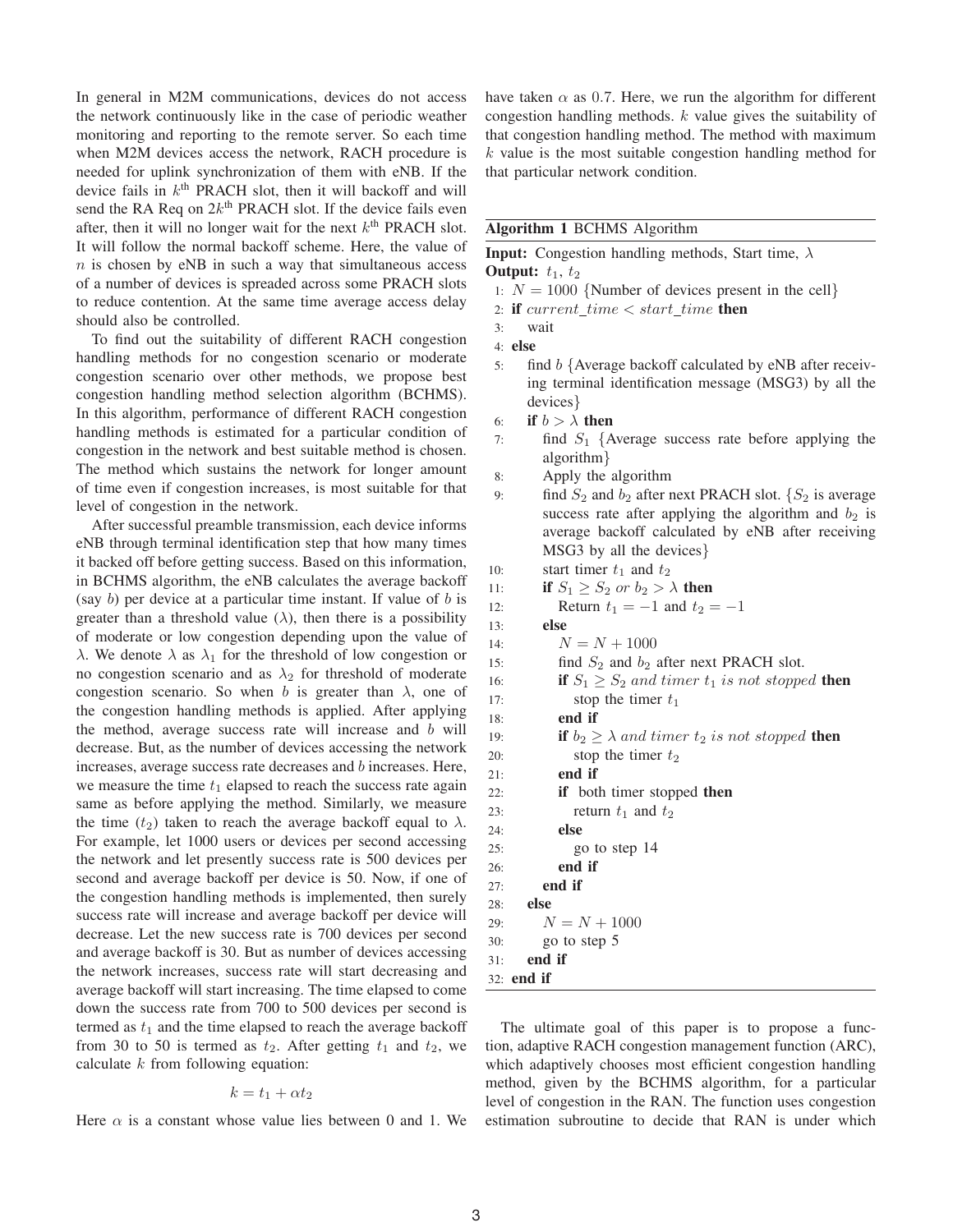congestion scenario. Before calling congestion estimation subroutine, the function calculates number of devices falling under scenario 1, scenario 2 and scenario 3. Number of devices falling under scenario 1, scenario 2 and scenario 3 are denoted by  $devScen1$ ,  $devScen2$  and  $devScen3$ , respectively.  $\lambda_1$  and  $\lambda_2$  are thresholds of scenario 1 or no congestion scenario and scenario 2 or moderate congestion scenario, respectively. So, if the number of times backoff done by a device before successful preamble transmission is less than  $\lambda_1$  then the device falls under scenario 1 but if it is greater than  $\lambda_1$  and less than  $\lambda_2$  then the device falls under scenario 2 otherwise it falls under scenario 3. Now the function calls congestion estimation subroutine and passes these values as parameters. It also passes *prevScen* and *tolerance\_factor* as parameters. The parameter *prevScen* denotes the scenario under which RAN is falling at the time of calling of the subroutine by the function. The subroutine finds that which variable among  $devScen1, devScen2$  and  $devScen3$  is tolerance factor% greater than other two. If that variable is  $devScen1$  then the subroutine returns scenario 1 or no congestion scenario and if it is  $devScen2$  then subroutine returns scenario 2 or moderate congestion scenario otherwise scenario 3 or extreme congestion scenario.

# Algorithm 2 ARC Function

Input: tolerance\_factor

1: start timer

2:  $devScen1=0$ ,  $devScen2=0$ , $devScen3=0$ ; {number of devices existing in No Congestion Scenario,2 and 3} 3:  $prevSeen = NONE;$ 

4: if new device successfully connects to eNB then

5: if *newdevice.backoff*  $\leq \lambda_1$  then 6:  $devScen1 = devScen1 + 1;$ 

```
7: end if
```

```
8: if \lambda_1 < newdevice.backof f \leq \lambda_2 then
```
- 9:  $devScen2 = devScen2 + 1;$
- 10: end if

```
11: if newdevice.backoff > \lambda_2 then
```

```
12: devScen3 = devScen3 + 1;
```

```
13: end if
```

```
14: end if
```

```
15: if timer expired then
```

```
16: cong cong Cong<i>Seen</i> = CongestionEstimationSubroutine(devScen1,devScen2,devScen3,prevScen,
tolerance f actor)
```

```
17: prevScen = conqScen
```
18: broadcast the information to M2M devices to start congestion handling method for congScen

```
19: go to step 1
```

```
20: else
```

```
21: go to step 3
```

```
22: end if
```
If no variable among  $devScen1$ ,  $devScen2$  and  $devScen3$ has sufficient value then subroutine returns previous scenario if the previous scenario is scenario 1 or scenario 2 but if previous scenario is scenario 3 then it returns scenario 2 because in scenario 3, eNB uses EAB as a congestion handing method which bars some of the devices from accessing the network. So, if the difference between the values of  $devScen3$  and  $\lambda_2$  is not much, then it is better to return scenario 2 or moderate congestion scenario in place of returning scenario 3 or extreme congestion scenario. Extreme congestion scenario happens when almost all devices are unable to access the RAN due to congestion. So if we have a good amount of devices in scenario 2 then it is better to keep the network in scenario 2. Now based on the returned value, function chooses a congestion handling method suggested by BCHMS algorithm. After choosing the appropriate method, the function broadcasts this message to all devices in the coverage area of eNB so that devices will perform RACH procedure with the method suggested by eNB.

|  |  | <b>Algorithm 3 Congestion Estimation Subroutine</b> |
|--|--|-----------------------------------------------------|

Input: devScen1,devScen2,devScen3,prevScen,  $tolerance\_factor$ **Output:** Congestion Scenario 1:  $x = tolerance\_factor$ 2: if  $devScen1 > (100+x)devScen2/100$  and  $devScen1 >$  $(100 + x)$ devScen3/100 then  $3: *scenario = scenario1*$ 4: return scenario 5: else if  $devScen2 > (100 + x)devScen1/100$  and  $devScen2 > (100 + x)devScen3/100$  then 6:  $scenario = scenario2$ 7: return scenario 8: else if  $devScen3$  >  $(100 + x)devScen1/100$  and  $devScen3 > (100 + x)devScen2/100$  then 9:  $scenario = scenario3$ 10: return scenario  $11:$  else 12: if  $prevSeen == scenario3$  then 13:  $scenario = scenario2$ 14: return scenario 15: else 16:  $scenario = prevScen$ 17: return scenario 18: end if 19: end if

# V. SIMULATION RESULTS AND ANALYSIS

MatLab has been used for simulation of congestion in RACH procedure. All simulation parameters are taken from 3GPP specifications 37.868 [9]. We have taken user or device arrival distribution as beta distribution. Simulation parameters are given in Table I.

In Table II, for different values of  $n$  in numbering scheme, number of successful users and average access delay are shown for different number of users. From  $n = 4$  to  $n = 8$ , number of successful users are increasing but from  $n = 8$  to  $n = 12$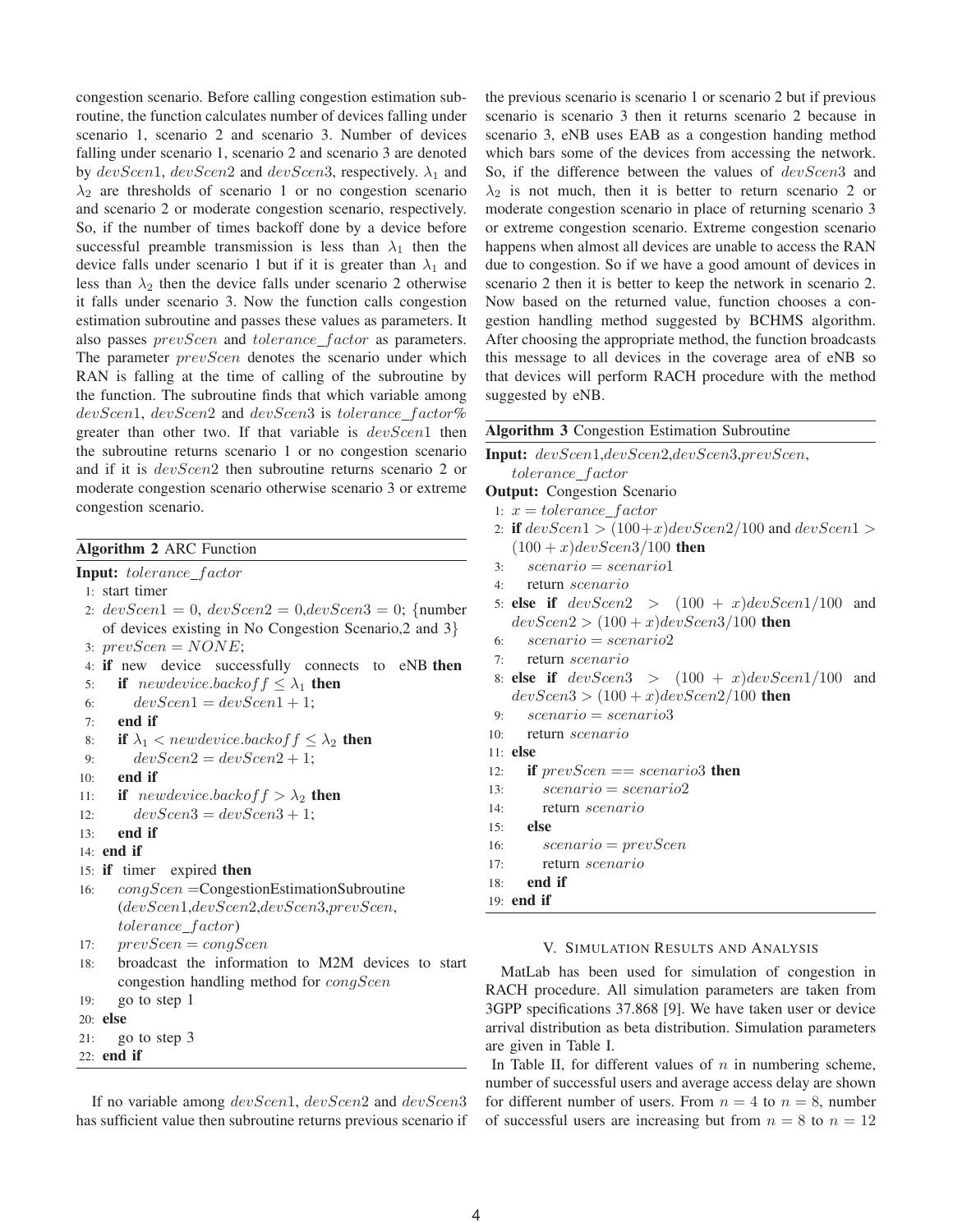TABLE I: Simulation Parameters

| <b>Parameters</b>                | <b>Values</b>                             |  |  |  |  |
|----------------------------------|-------------------------------------------|--|--|--|--|
| Number of preambles              | 54                                        |  |  |  |  |
| Number of MTC devices            | 1000 to 30000                             |  |  |  |  |
| Number of preamble re-           | 10                                        |  |  |  |  |
| transmissions                    |                                           |  |  |  |  |
| HARO retransmission              | 10%                                       |  |  |  |  |
| probability                      |                                           |  |  |  |  |
| Preamble detection proba-        | 1- $1/e^i$ where i is the i <sup>th</sup> |  |  |  |  |
| bility                           | preamble transmission                     |  |  |  |  |
| PRACH slots per frame            |                                           |  |  |  |  |
| $\lambda_1, \lambda_2, \alpha$   | $\overline{3, 10, 0.7}$                   |  |  |  |  |
| Simulation Time                  | 10s                                       |  |  |  |  |
| BackOff Time                     | 20ms                                      |  |  |  |  |
| <b>User Arrival Distribution</b> | <b>Beta Distribution</b>                  |  |  |  |  |

and from  $n = 12$  to  $n = 16$ , rate of increasing of successful users is low. From  $n = 4$  to  $n = 8$ , average access delay is either decreasing or slightly increasing because in case of  $n = 4$  success rate is low while for  $n = 8$ , success rate is more but due to more spread accesses of users, average access delay is affected. From  $n = 8$  to  $n = 12$  and from  $n = 12$ to  $n = 16$ , spread in access is more, so rate of increasing of average access delay is more. So, from above analysis we can conclude that most suitable value for  $n$  is 8.

In Table III, results of BCHMS algorithm is shown. The required parameter  $\lambda$  is calculated by simulating the RACH procedure without any congestion handling method (base case) and we found that value of  $\lambda$  for scenario 1 i.e.  $\lambda_1$  is 3 and value of  $\lambda$  for scenario 2 i.e.  $\lambda_2$  is 10. We run the algorithm for various congestion handling methods specified in 3GPP specifications and note the value of  $t_1$ ,  $t_2$  and k as shown in Table III. From the table we can observe that in case of no congestion scenario, value of  $k$  is highest for Numbering Scheme (NS) while in case of moderate congestion scenario value of  $k$ is highest for p-persistent. So from Table III, we can conclude that NS is best for no congestion scenario and  $p$ -persistent is best for moderate congestion scenario. Further, these results are used by ARC Function. As discussed in previous section, when eNB runs ARC Function at a particular time instant, it first estimates the condition of congestion in the network. If condition of congestion is no congestion scenario then eNB chooses NS as congestion handling scheme as concluded from Table III. Similarly, if it is moderate congestion scenario then eNB chooses p-persistent and if congestion level is extreme congestion scenario, then eNB chooses EAB. So by using this function, eNB alleviates the effect the congestion significantly.

TABLE II: Different values of  $n$  in Numbering Scheme

| No. of<br>users |       |      | No. of successful users              |      | Average access delay |     |                            |          |
|-----------------|-------|------|--------------------------------------|------|----------------------|-----|----------------------------|----------|
|                 | $n=4$ |      | $n = 8 \mid n = 12 \mid n = 16 \mid$ |      |                      |     | $n = 4   n = 8   n = 12  $ | $n = 16$ |
| 10000           | 7031  | 7126 | 7193                                 | 7291 | 235                  | 229 | 222                        | 215      |
| 20000           | 4571  | 6471 | 6556                                 | 6621 | 595                  | 564 | 653                        | 688      |
| 25000           | 3822  | 5924 | 6054                                 | 6126 | 530                  | 542 | 549                        | 684      |
| 30000           | 3697  | 4919 | 5032                                 | 5037 | 569                  | 566 | 692                        | 725      |

TABLE III: Results of BCHMS algorithm

| <b>Schemes</b>                         |     | <b>No Congestion</b> |       | <b>Moderate congestion</b> |    |       |  |
|----------------------------------------|-----|----------------------|-------|----------------------------|----|-------|--|
|                                        | t 1 |                      |       |                            | t  |       |  |
| Numbering                              | 195 | 195                  | 331.5 | 60                         | 65 | 105.5 |  |
| Slotted Access                         | 45  | 55                   | 83.5  | 25                         | 45 | 56.5  |  |
| <b>BackOff</b> Indicator<br>Adjustment | 40  | 60                   | 82    | 30                         | 45 | 61.5  |  |
| $p$ -persistent                        | 160 | 210                  | 307   | 80                         | 70 | 29    |  |

To evaluate the performance of ARC function, we use following parameters: (i) number of successful users (ii) average access delay per device (iii) average backoff per device. Average access delay per device is defined as average of difference between the time when a device is ready to start RACH procedure and the time when its RACH procedure finishes successfully. Average backoff per device is defined as average number of backoff done by a device before being successful.

Comparison of performance of ARC function with other congestion handling methods is shown in Figure 2, Figure 3, Figure 4 in terms of number of successful users, average access delay per device and average backoff per device respectively. Since the simulation time is 10 seconds, if number of users are 10000 it means that 10000 users or devices attempted to do RACH procedure in 10 seconds. In the figures base case is the case when there is no congestion handling method is used to evaluate the performance parameters.

Figure 2 shows the number of users versus number of successful users graph. In the figure, we can see that some of the methods like backoff indicator adjustment, base case, slotted access and NS perform good when number of users are less. Among these methods NS performs better. But when number of users increase, their performance degrade. In case of ppersistent, its performance improves upto certain extent when number of users are more. Because, when number of users are less, due to the factor  $p$  so many devices are unable to access the network. But when number of users are more, the same  $p$  helps to spread the access and consequently success rate increases. But, the ARC function perform best in both conditions because it chooses best congestion handling methods of both congestion scenarios.

Figure 3 shows the number of users versus average access delay graph. Performance of backoff indicator adjustment is not good because of longer backoff. In figure 3 as number of users increase, average access delay increases fastly for ARC function in comparison to NS and  $p$ -persistent because in beta distribution occurrence of EAB condition will be more. As we know that during EAB, some of the active devices will be barred from accessing the networks and they will be allowed to access the network only after removal of EAB condition. So, average access delay will be more for ARC function.

Figure 4 shows the number of users versus average backoff per device graph. As number of users increase, success rate decreases rapidly in case of backoff indicator adjustment, base case, slotted access and NS. So, average backoff will increase